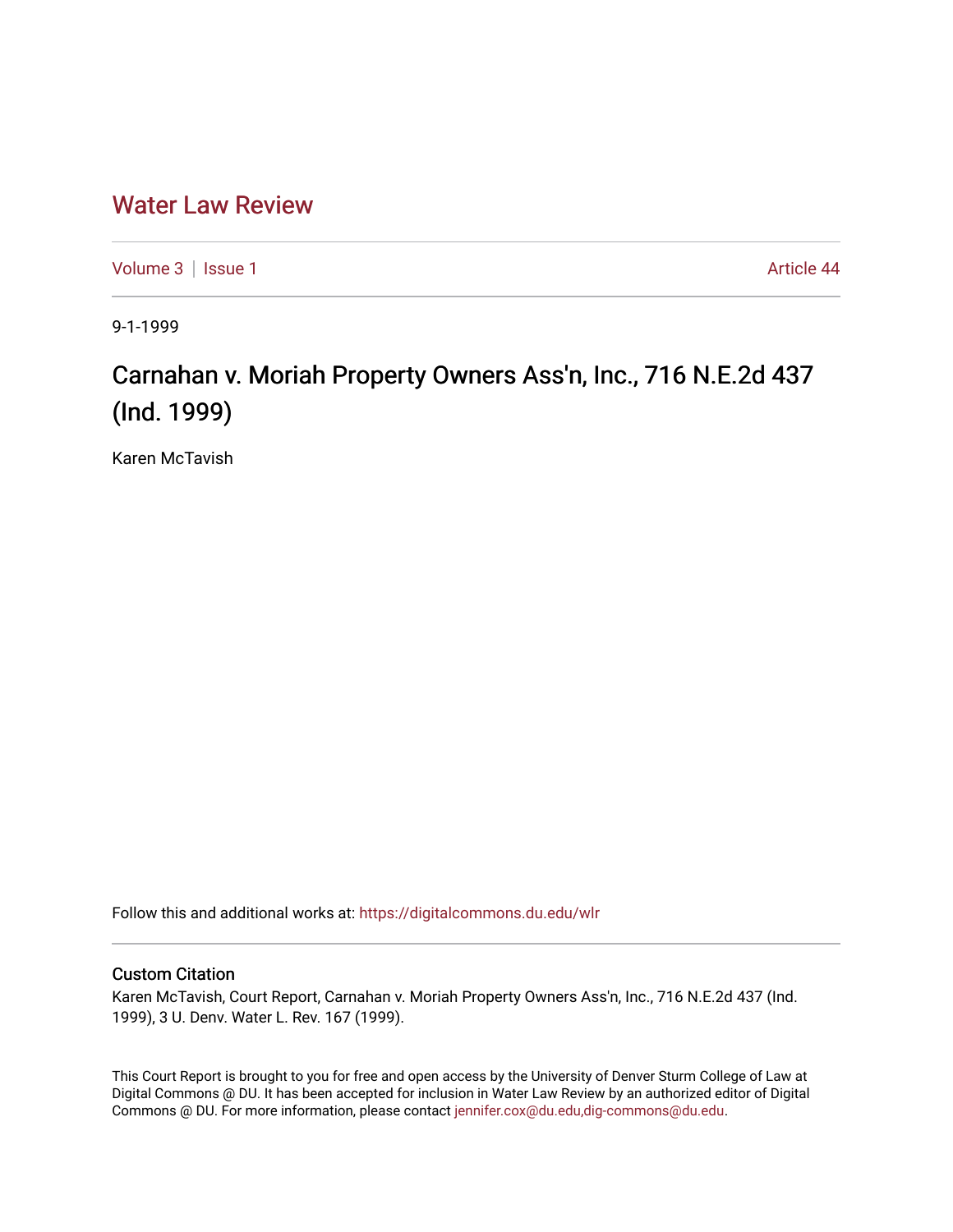national forests, since Congress had the authority to re-reserve land for changed purposes.

Next, because the Act did not expressly reserve water rights, the court looked to see if reserved rights were implicit in the Act. A court will infer an intent to reserve water if the water were necessary to satisfy the primary purposes of the reservation. The Act's purpose was maintaining the designated area in its pristine natural condition. Therefore, the Idaho Supreme Court agreed with the SRBA's determination that strictly applying Idaho's prior appropriation regime was inconsistent with this purpose. The court also agreed that removing any water within the Wilderness Areas would defeat the purposes of the Act. Subsequently, the court affirmed the SRBA's determination that Congress intended to reserve all unappropriated waters within the Wilderness Areas.

The second issue was whether the United States held federal reserved water rights to all unappropriated flows of tributaries to the Snake River originating within Hell's Canyon. The court determined the federal reserved water rights doctrine was satisfied because Hell's Canyon was withdrawn by federal statute. The withdrawal's purpose was to preserve the natural beauty and historical values of the Hell's Canyon area for future generations. The court rejected the argument that the Hell's Canyon Act was merely a land management statute. Therefore, the court affirmed the SRBA's finding that Hell's Canyon withdrawal was a governmental land reservation, and thus satisfied the reserved rights doctrine.

The SRBA and the Idaho Supreme Court both concluded that the Hell's Canyon Act expressly reserved the tributaries of the Snake River within Hell's Canyon. The plain language of the Hell's Canyon Act clearly stated that Hell's Canyon would comprise all land and water within the area. Therefore, the United States was entitled to reserve all unappropriated water flows in the tributaries of the Snake River originating within Hell's Canyon.

*Kirk Waible*

## **INDIANA**

**Carnahan v. Moriah Property Owners Ass'n, Inc., 716 N.E.2d 437 (Ind.** 1999) (holding that a party wishing to establish a recreational prescriptive easement must show by clear and convincing evidence that their use was adverse to the owner).

In 1972, the Carnahan family purchased property that included two and one half percent of Lake Julia, a private lake. Until the Carnahans filed suit in 1993, the family engaged in recreational activity on the lake such as boating, water skiing, and jet skiing. Moriah Property Owners Association, Inc. ("Moriah") owned approximately sixty-four percent of Lake Julia. Before Moriah took title to the